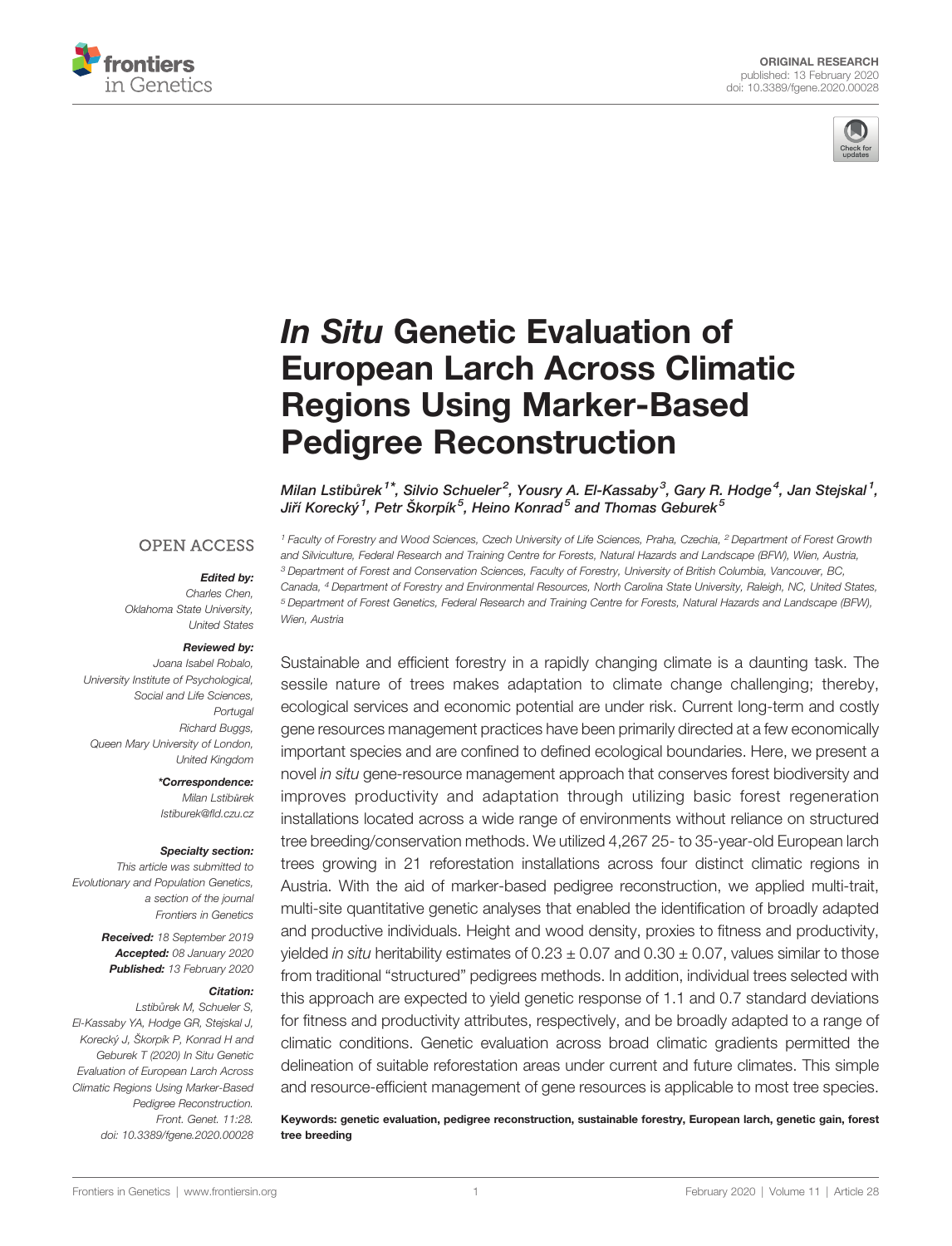# INTRODUCTION

The composition, function, and service of terrestrial ecosystems are increasingly threatened by the steady global warming trend [\(Walther et al., 2002;](#page-7-0) [Walther, 2010](#page-7-0); [Hanewinkel et al., 2013\)](#page-7-0). Plants' immediate response to climate change is manifested in altered phenology [\(Wolkovich et al., 2012\)](#page-7-0), increased growth [\(Pretzsch et al., 2014\)](#page-7-0), and mortality ([Allen et al., 2010\)](#page-6-0). Assisted gene flow has been considered as a viable option for dealing with the mismatch between environmental alterations caused by climate change and the migration pace of plant populations [\(McLachlan](#page-7-0) [et al., 2007;](#page-7-0) [Kremer et al., 2012\)](#page-7-0). However, assisted gene flow has not been thoroughly tested as genotypes are transferred to novel environments with altered thermal [\(Vitt et al., 2010](#page-7-0)), photoperiod ([Saikkonen et al., 2012;](#page-7-0) [Frascaria-Lacoste and Fernández-](#page-7-0)[Manjarrés, 2012](#page-7-0)), and edaphic conditions [\(Kranabetter et al.,](#page-7-0) [2012\)](#page-7-0). Furthermore, epigenetic after-effects associated with plants transfer ([Holeski et al., 2012;](#page-7-0) [Bräutigam et al., 2013](#page-6-0)) and phenotypic plasticity [\(Alberto et al., 2013](#page-6-0)) have been discounted. These factors, collectively, provide sound reasons to explore alternative forest tree gene management approaches.

Forest tree gene resource management, with concurrent selective breeding and gene conservation, are long-term endeavors involving hundreds of parents and thousands of offspring tested at multiple locations, requiring substantial resources, elaborate logistics, and sustained organizational commitment, and more importantly, are predominantly encapsulated within specific ecological boundaries known as breeding zones [\(White et al., 2007](#page-7-0)). These extensive programs often follow the recurrent selection scheme with repeated rounds of breeding, testing, and selection, resulting in cumulative improvement (genetic response to selection) delivered through specialized seed production populations known as seed orchards. In conventional selective breeding programs, controlled pollinations following specific mating designs produce structured pedigrees [\(White et al., 2007](#page-7-0)), which are evaluated in replicated test sites within defined ecological boundaries ([Hanewinkel et al.,](#page-7-0) [2013\)](#page-7-0), a prerequisite for effective genetic evaluation and selection. These considerable efforts are restricted to few economically important species, thus facilitating widespread cultivation of few species, with potential adverse effects on tree species diversity and ecological services provision [\(Isbell et al.,](#page-7-0) [2015](#page-7-0); [Hua et al., 2016](#page-7-0)). Moreover, reforestation with orchardproduced seedlings is restricted to their respective ecological boundaries; thus, these programs can be spatially static and slow in responding to environmental contingencies or market demands.

European larch, an economically important deciduous conifer, is distributed in Central Europe. It is native to the Alps and the Carpathian Mountains, with smaller disjunct populations in northeastern Europe. This shade-intolerant species is primarily planted within mixed forests due to its high ecological value and excellent wood characteristics. Despite its wide planting outside of its native range, the gene resource management effort for the species is mainly focused on seed provision and gene conservation [\(Pâques et al., 2013\)](#page-7-0). The species occurs naturally across a discontinuous range in the Alps, Sudetes, and Carpathians, as well as in Polish lowlands. This shade-intolerant species shows a subcontinental climate preference and high site tolerance. Due to its high resistance and durability, larch wood is a traditional material for building and roof construction in the Alpine area, with increasing importance in modern architecture and furniture design. As L. decidua has the finest wood characteristics among temperate European conifers, it has been widely planted throughout the continent in artificial plantations, thus facilitating translocations of genetic materials for more than three centuries [\(Jansen and Geburek, 2016](#page-7-0)). Under climate change conditions, the species appeared to be highly vulnerable to drought events [\(Allen](#page-6-0) [et al., 2010\)](#page-6-0). L. decidua shows high levels of genetic variation including drought sensitivity across the species range ([George et al.,](#page-7-0) [2017](#page-7-0)). Thus, the species regional improvement activities are focused on conserving its genetic diversity and utilizing local sources for increasing the species adaptation to climate change.

At the northeastern fringe of the Alps, European larch improvement activities are conducted within a spatially and climatically heterogeneous landscape. This region reaches from lowland areas around the river Danube (∼200 m a.s.l.) through the hilly landscape of the alpine foreland up to mountains of 900 m in the northern calcareous Alps. Present climate conditions are represented by four climatic zones: 1) pannonical continental climate with hot summers and frequent droughts in low elevations of the East and Northeast, 2) temperate Atlantic climate with warm temperatures and frequent precipitations in the western Alpine foreland, 3) temperate climate with continental influence at low elevations of the Eastern Alps, and 4) harsh mountain conditions at higher elevation with lower temperatures and low winter temperatures. Global warming in the Alpine region has already resulted in a significant 2)∘C temperature increase since 1880, about twice as high as the global average [\(Allen et al., 2010\)](#page-6-0).

Utilizing the European larch breeding program in Austria, we investigated a feasible alternative that would efficiently address the global climate change issues and overcome the major limitations of assisted gene flow, and deliver substantial production and social benefits to the human society. We analyzed 25- to 35-year-old larch progenies originating from open pollination in a common parental source (a seed orchard) and growing in 21 reforestation installations (typical forest stands). Utilizing the "Breedingwithout-Breeding" methodology with phenotypic preselection [\(El-Kassaby and Lstib](#page-7-0)ůrek, 2009; Lstibů[rek et al., 2015](#page-7-0)), we reconstructed the parentage of individual progenies and estimated heritabilities for height and wood density yielding similar values to those from typical full-sib forest genetic trials. Genetic evaluation across broad climatic gradients permitted the delineation of suitable reforestation areas under current and future climates. Following the evaluation, the second-generation seed orchard was established from the top-ranking selections.

## MATERIALS AND METHODS

## Source Population and Climate Data

The seed orchard [Nat. Reg. No. Lä P3 (4.2/sm-tm)] for which we aimed to conduct accelerated gene-resource management is located at an altitude of 520 m a.s.l., and its seed material is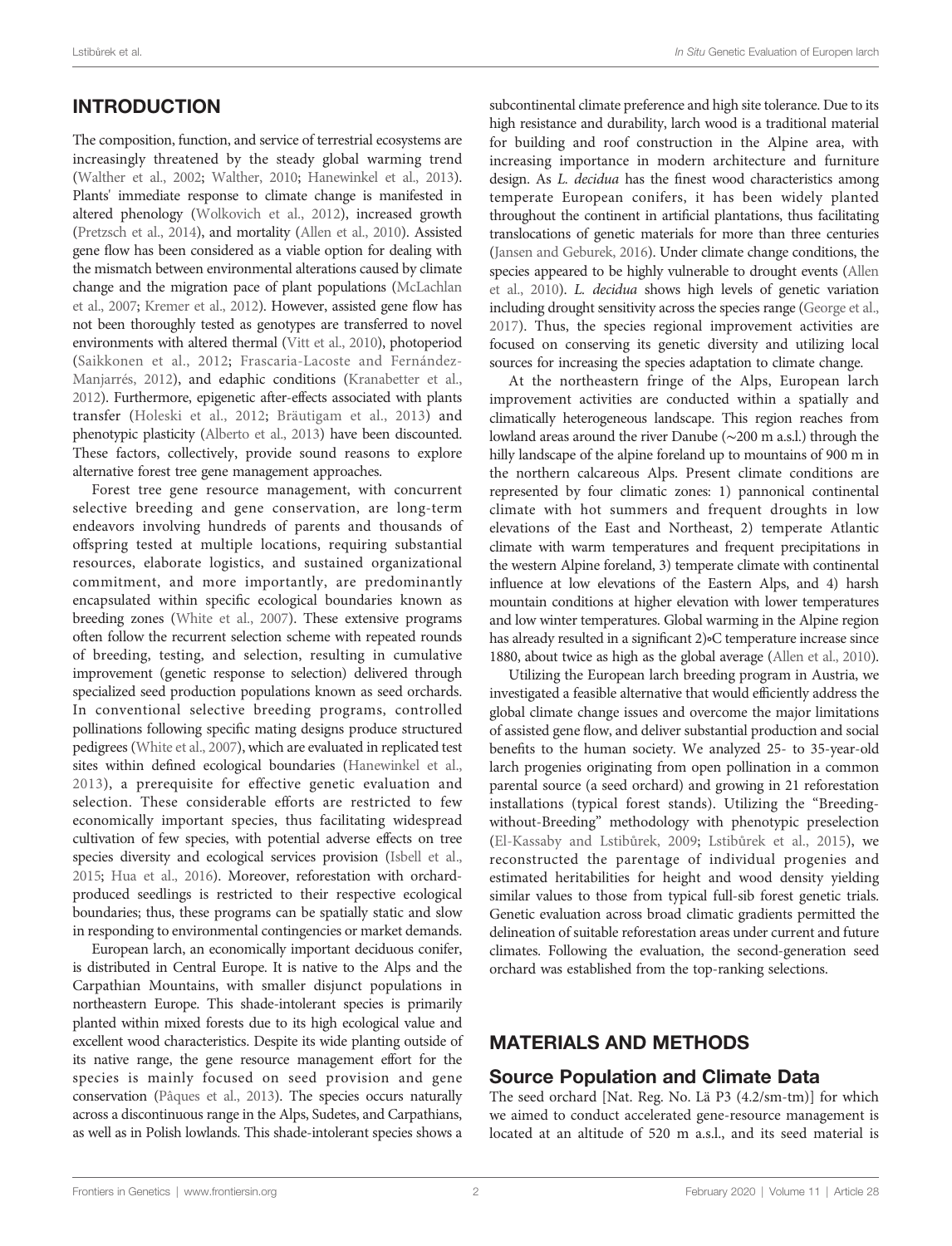<span id="page-2-0"></span>considered to be the most valuable larch seeds for the mountainous areas of the northern alpine foreland. The orchard was established in 1954 over 3.15 ha, with 1,666 vegetative propagules of 53 phenotypically selected parent trees. Since its establishment, the main objective of the Austrian larch seed orchard program was to secure seed supply with minimal genetic testing; thus, controlled pollinations and progeny tests were not conducted.

Next, we identified 21 reforestation installations (sites) within comparable tree ages (25 to 37 years), sufficient size (at least 200 remaining trees in more or less regular planting designs), low level of environmental variation within the site, and composition in which larch is the single or dominant tree species. These 21 reforestation installations all originated from mixed seedlots harvested from the seed orchard, are located at altitudes between 250 and 800 m, and span through a geographical space of about 170 km W-E and 110 km N-S.

Climate data for the 21 reforestation installations with putative seed deployment areas under the present and future climate conditions were obtained from the locally downscaled high-resolution WorldClim models ([Hijmans et al., 2005\)](#page-7-0); WorldClim has a spatial resolution of 30 arc-seconds. For an unbiased climate comparison, we obtained all monthly climate parameters (average monthly mean, minimum and maximum

temperatures, average monthly precipitation) as well as various derived bioclimatic variables ([Meier et al., 2012](#page-7-0)), and the impact of these climate descriptors, as well as their inter-correlations, was distilled through principal component analysis (PCA) in which the climate of the reforestation sites was used as active cases. Potential/future seed deployment areas in Austria were identified by including gridded climate data as inactive cases [\(Meier et al., 2012](#page-7-0)). As these deployment areas should cover the broad range of the four climatic groups, we used the maximum and minimum of the 21 plantations sites within the first two principal components to delimit the Austrian landscape. For prediction of the future climate we used the Max Planck Institute Earth System model (MPI-ESM-LR) under the Rcp45 scenario [\(Giorgetta et al., 2013](#page-7-0)), for the period 2041–2060 (Figure 1).

## Phenotyping and Genotyping

Phenotyping was conducted on the 21 reforestation sites after excluding individuals with damage and/or bad form. In total, 4,267 trees were measured for height [m] and scored for wood density using the pilodyn penetration method [\(Cown, 1978\)](#page-6-0). Individual tree position was determined by triangulation. First, a compact block of trees was identified within each reforestation site (denoted as random selections) (Lstibů[rek et al., 2015\)](#page-7-0). Second, within each site and based on height measurements,



northwestern fringe of the Alpine area.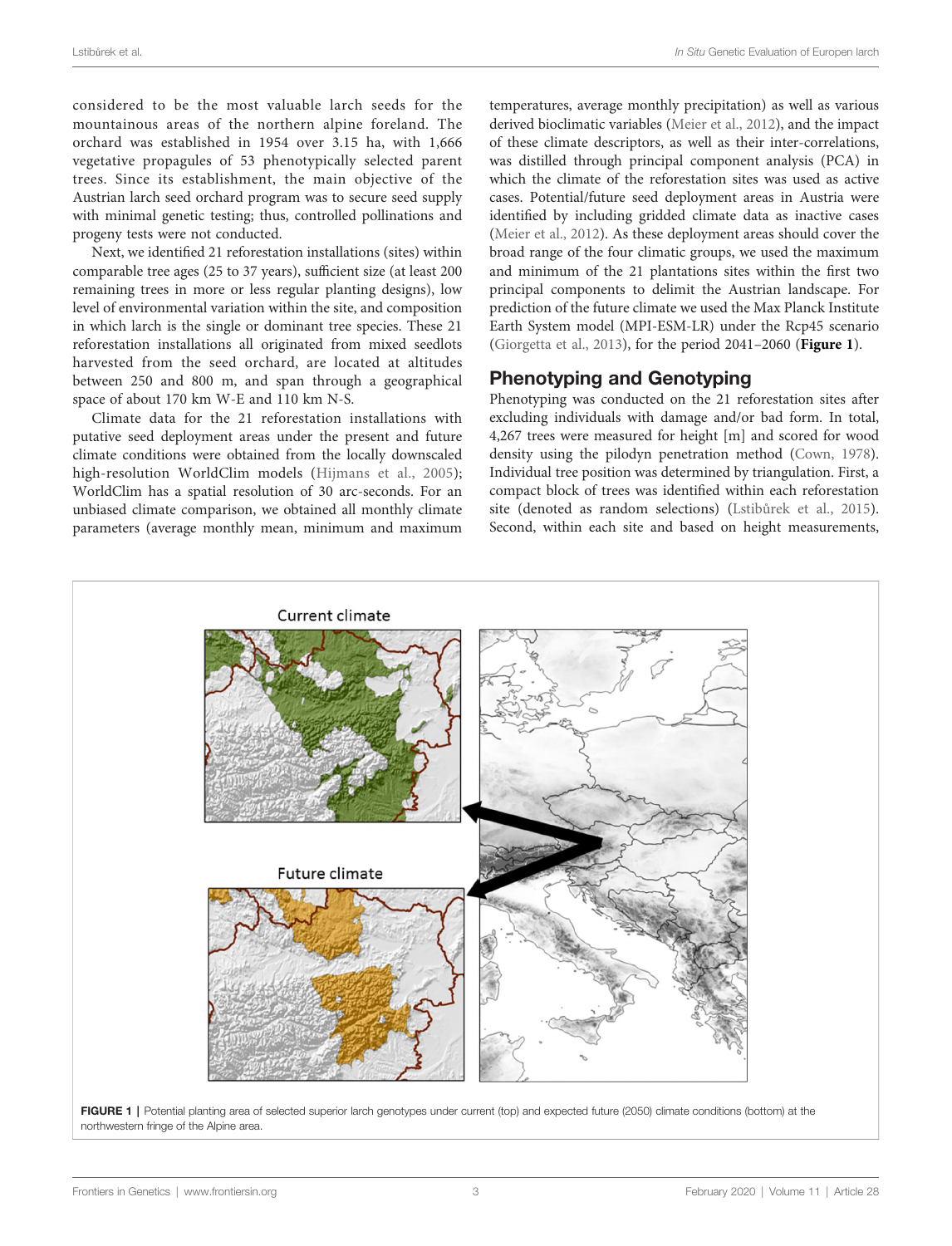<span id="page-3-0"></span>the top-ranking 25% phenotypes were identified as selection candidates (pre-selection) (Lstibů[rek et al., 2015\)](#page-7-0). To account for common environment effects, the average of eight direct neighbors was subtracted from the phenotypic observation of a given selected individual ([Zobel and Talbert, 2003](#page-7-0)), and the adjusted values were used in the genetic evaluation. The total number of pre-selection individuals across the 21 reforestation sites is 1,088 (representing 579 and 509 random and topphenotype selections, respectively). This sample size was optimized to meet three important criteria: 1) achieving comparable genetic response to selection to that of traditional recurrent selection with structured control crosses (i.e., progeny testing) ([White et al., 2007](#page-7-0)), 2) reconstructing pedigree with sufficient accuracy [\(Marshall et al., 1998;](#page-7-0) [Kalinowski et al., 2007\)](#page-7-0), and 3) satisfying the declared effective population size (i.e., genetic diversity) in the target seed production population (Lstibů[rek et al., 2011\)](#page-7-0). The above calculation of sample size also accounted for anticipated pollen contamination, i.e., paternal contributions originating from parents outside the seed orchard (Lstibů[rek et al., 2012](#page-7-0)).

Tissue samples for DNA extraction were collected using a 15 mm hole-punch to obtain cambium cell layers. Samples were immediately dried and stored in silica gel. DNA extraction followed a modified CTAB protocol [\(Lefort and Douglas, 1999\)](#page-7-0), using app. 100 mg of frozen cambium tissue after grinding in a Mixer Mill MM200 (Retsch). Extracted DNA was fingerprinted using three microsatellite multiplexes accommodating 5 (Ld30, bcLK189, bcLK228, bcLK263, and Ld56), 4 (Ld31, Ld50, bcLK211, bcLK253), and 4 (Ld58, Ld42, Ld101, 4 Ld45) [\(Wagner](#page-7-0) [et al., 2012\)](#page-7-0). In total, 53 parental and 1,088 offspring trees were genotyped.

### Pedigree Reconstruction

We performed pedigree reconstruction, yielding 1,024 offspring in 491 full-sib families, representing the largest known forest tree pedigree assembly. The likelihood-based method Cervus ([Marshall et al., 1998](#page-7-0)) was used to reconstruct family relationships (Figure 2). Pedigree analysis parameters were: unknown sexes, no assumption for putative maternal contributor, LOD score (natural logarithm of the overall likelihood ratio), and Delta (the difference in LOD between the two most likely candidate parents), reflecting inputted parameters of genotyping errors and incomplete sampling of the parental population. Initial simulation of parentage analysis was processed for 10,000 offspring based on 53 unique genotypes that were considered as candidate parents with six parameter scenarios, including input parameters such as proportion of sampled parental population (0.5, 0.6, 0.7, 0.8, 0.9, 1) and maximal genotyping error rate (0.01, 0.1, 0.01, 0.1, 0.01, 0.1) to assess the parentage assignment robustness. Additional parameters include: minimum number of typed loci of 6, monoecious species with polygamous mating, consideration of selfing, and parentage assignment 99% confidence were kept equal. Only consistent outcomes of family assignment across all scenarios were accepted and used in downstream analysis.



FIGURE 2 | Pedigree reconstruction results showing the formation of full-sib families and their parental combinations and respective family sizes (1-13, reciprocal crosses were grouped) ( $N = 1,024$  offspring).

## Statistical Analysis

Pedigree-based genetic analyses were used and variance components, heritabilities, genetic correlations, and individual tree breeding values were estimated/predicted using the bivariate animal model [\(Henderson, 1984](#page-7-0)), combining genotyped parental trees and offspring records trees after excluding those with external male parents as follows:

$$
y = X\beta + Za + Yd + Wu + e \tag{1}
$$

where  $y$  is the vector of observations for the two traits;  $X$  is the incidence matrix for the fixed effect  $\beta$  (trait means); Z is the corresponding incidence matrix related to random additive genetic effects (breeding values,  $\mathbf{a} \sim N(0, \sigma_a^2)$ ); Y is the incidence matrix related to random dominance genetic effects  $d$  ∼  $N(0, \sigma_d^2)$ , while **W** is an incidence matrix for random genotype by environment (or climatic region) interaction  $u \sim N(0, \sigma_u^2)$ , and the random residual error effects are distributed as  $e \sim N(0, \sigma_e^2)$ ).

The covariance matrix for the random additive genetic effects was modelled using the heterogeneous covariance structure as

$$
\sigma_a^2 = \begin{bmatrix} \sigma_{a1}^2 & \sigma_{a1a2} \\ \sigma_{a2a1} & \sigma_{a2}^2 \end{bmatrix} \otimes \mathbf{A}
$$
 (2)

where A is the average numerator relationship matrix,  $\sigma_{a1a2}$  is the additive covariance between traits 1 and 2, and  $\otimes$  is the Kronecker product operator. A corresponding structure was used for the dominance effects with  $\sigma_a^2$  being replaced by  $\sigma_d^2$ and A by D, i.e., the dominance genetic relationship matrix. The covariance matrix for the random site effects (genotype by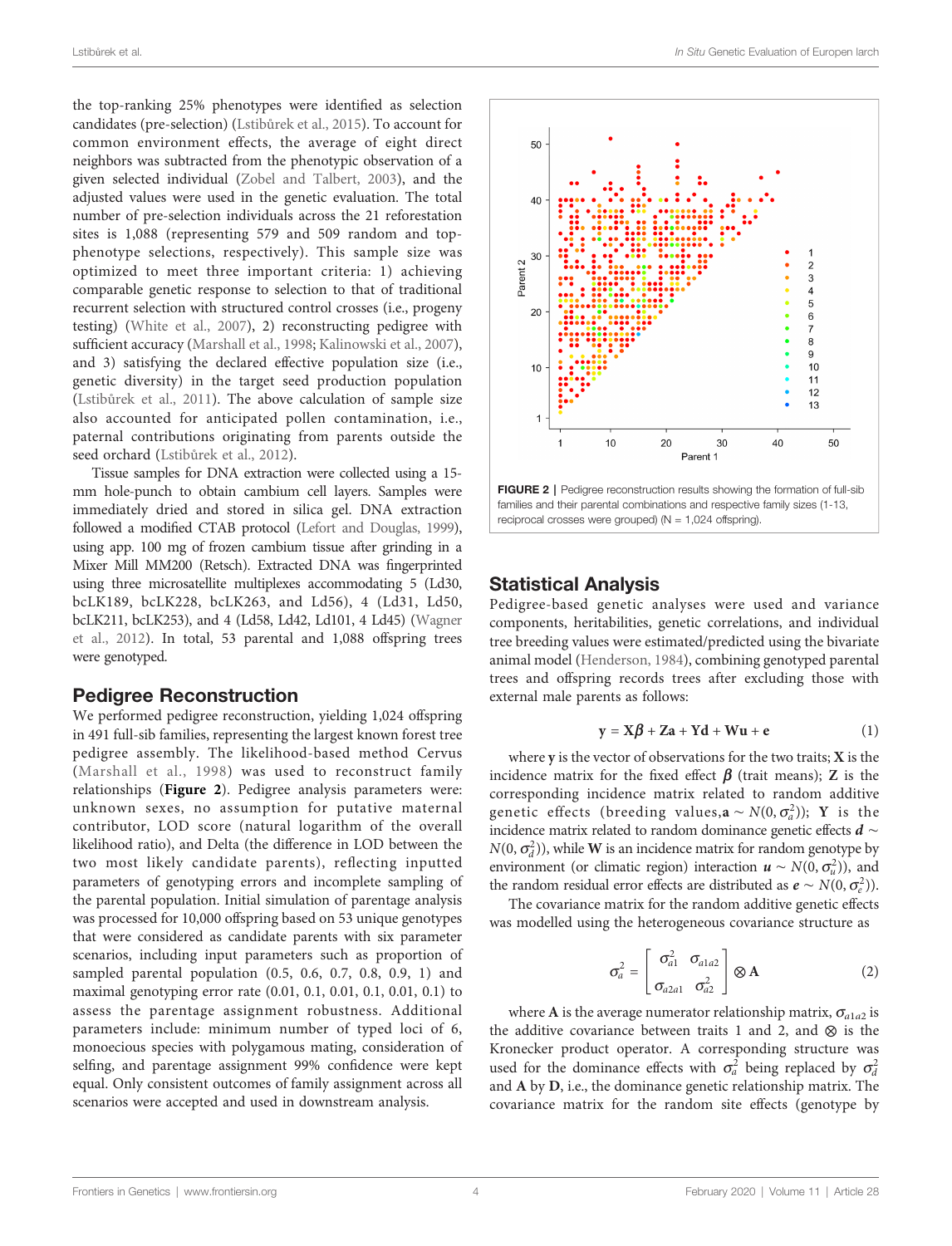environment interaction) was modelled using a heterogeneous general correlation matrix (equivalent of an unstructured covariance matrix, but with different parametrization) suitable for such a complex correlation structure as

$$
\sigma_u^2 = \begin{bmatrix} \sigma_{a1e}^2 & r_{12} \\ r_{21} & \sigma_{a2e}^2 \end{bmatrix} \otimes \mathbf{I}
$$
 (3)

where I is the identity matrix.

The random residual error effect was modelled using an unstructured covariance matrix structure as

$$
\sigma_e^2 = \begin{bmatrix} \sigma_{e1}^2 & \sigma_{e1e2} \\ \sigma_{e2e1} & \sigma_{e2}^2 \end{bmatrix} \otimes I
$$
 (4)

where  $\sigma_{e1e2}$  is the residual covariance between the two traits. Random effects were assumed to be independent. The above genetic evaluation was conducted in ASReml software ([Gilmour](#page-7-0) [et al., 2008\)](#page-7-0).

### Future Parental Population Selection

A selection index was calculated with equal economic weighting on both height and wood density traits. A linear optimum selection model was constructed to maximize the selection response, while meeting the prescribed effective population size in the target seed orchard (Lstibů[rek et al., 2015](#page-7-0)). All selections were unrelated in order to minimize inbreeding depression in seed orchard crop, i.e., future forest plantations. The Optimum-Neighborhood Algorithm was implemented to promote panmixia within the new orchard [\(Chaloupková et al., 2016\)](#page-6-0).

## RESULTS

The wide climatic gradient was confirmed by PCA of the plantation site climate, which resulted in four distinct climatic groups ([Figure 3](#page-5-0)), thus extending the testing beyond the confinement of a defined ecological testing target. Furthermore, the reforestation installations were grouped at the "warmer end" of the species distribution ([Figure 4](#page-5-0)), thus offering stronger environmental testing conditions (i.e., additional "ecological tension").

Pedigree reconstruction assembled 491 full-sib families, representing 35% of the possible 53-parent half diallel ([Figure](#page-3-0) [2](#page-3-0)). This represents the largest known forest tree pedigree assembly. There was gametic contribution from the entire orchard's parental population, resulting in 1,088 offspring available for the quantitative genetics analyses. It is interesting to note that the gene flow from outside the orchard accounted for 8.4% and 3.4% of the observed matings in the random and preselection samples, respectively, meeting theoretical expectations (Lstibů[rek et al., 2012](#page-7-0)). Additionally, offspring resulting from self-pollination was not detected.

Variance components were estimated from the multi-site bivariate mixed linear model. The final model with fixed site and random pedigree effects resulted in heritability  $(h^2)$  estimates of 0.25 ( $SE = 0.065$ ) and 0.30 ( $SE = 0.072$ ) for height and wood density, respectively, corresponding to reported estimates from Larix species "structured" testing trials [\(Pâques, 2004;](#page-7-0) [Ratcliffe](#page-7-0) [et al., 2014](#page-7-0)). Both traits produced non-significant dominance interaction, thus simplifying the model, and the expected family performance was estimated by the mean additive genetic value of the two respective parents. Negative but negligible genetic correlation between height and wood density was observed  $(-0.04 \pm 0.20)$ , corresponding to the known general trend in most conifers ([Zobel and Jett, 2012](#page-7-0)).

No significant genetic variation by environment (site) interaction was observed across the 21 studied sites, leading us to conclude that individuals' additive genetic values are indicative of their general performance across the range of studied sites and that the studied population consists of generalists that performed well under wide site and climatic conditions and further demonstrating that the selected individuals would form appropriate seed production population for planting over a wide climate regime range including potential future conditions ([Figure 1](#page-2-0)). These conclusions are supported by the fact that respective parents/families have been tested across a broad range of environments, and selections have been identified across all sites.

Following the genetic evaluation, we selected 25 unrelated offspring individuals with which to establish the new seed production population with improved climate change adaptability and productivity; thus, the phenotyping and genotyping effort were sufficient in capturing the target effective population size. Selected individuals yielded genetic responses of 1.1 and 0.7 standard deviations for fitness and productivity attributes, respectively. Scions collected from selected offspring were grafted onto rootstocks, and the second-generation seed orchard was established (the advanced generation seed production population).

## **DISCUSSION**

In this manuscript, we developed and validated a novel largescale in situ forest gene resource management scheme to identify productive and climatically adapted individuals originating from an Austrian European larch seed production population (seed orchard), utilizing traditional reforestation installations planted widely across the landscape and spanning three decades. Our thesis is based on the expectation that thriving individuals within these installations have been spatially and temporary challenged and thus have effectively dealt with the negative impacts of climate change. In conventional selective breeding programs, a structured pedigree is produced from controlled pollinations following specific mating designs ([White et al., 2007](#page-7-0)), and evaluated in replicated test sites within defined ecological boundaries ([Hanewinkel et al., 2013\)](#page-7-0), a prerequisite for effective genetic evaluation and selection. Our approach is anchored on meeting two conditions, namely, the successful assembly of a "structured pedigree" from seed orchard offspring produced under natural pollination ([El-Kassaby and Lstib](#page-7-0)ůrek, [2009](#page-7-0)), and whether progeny evaluation can be conducted within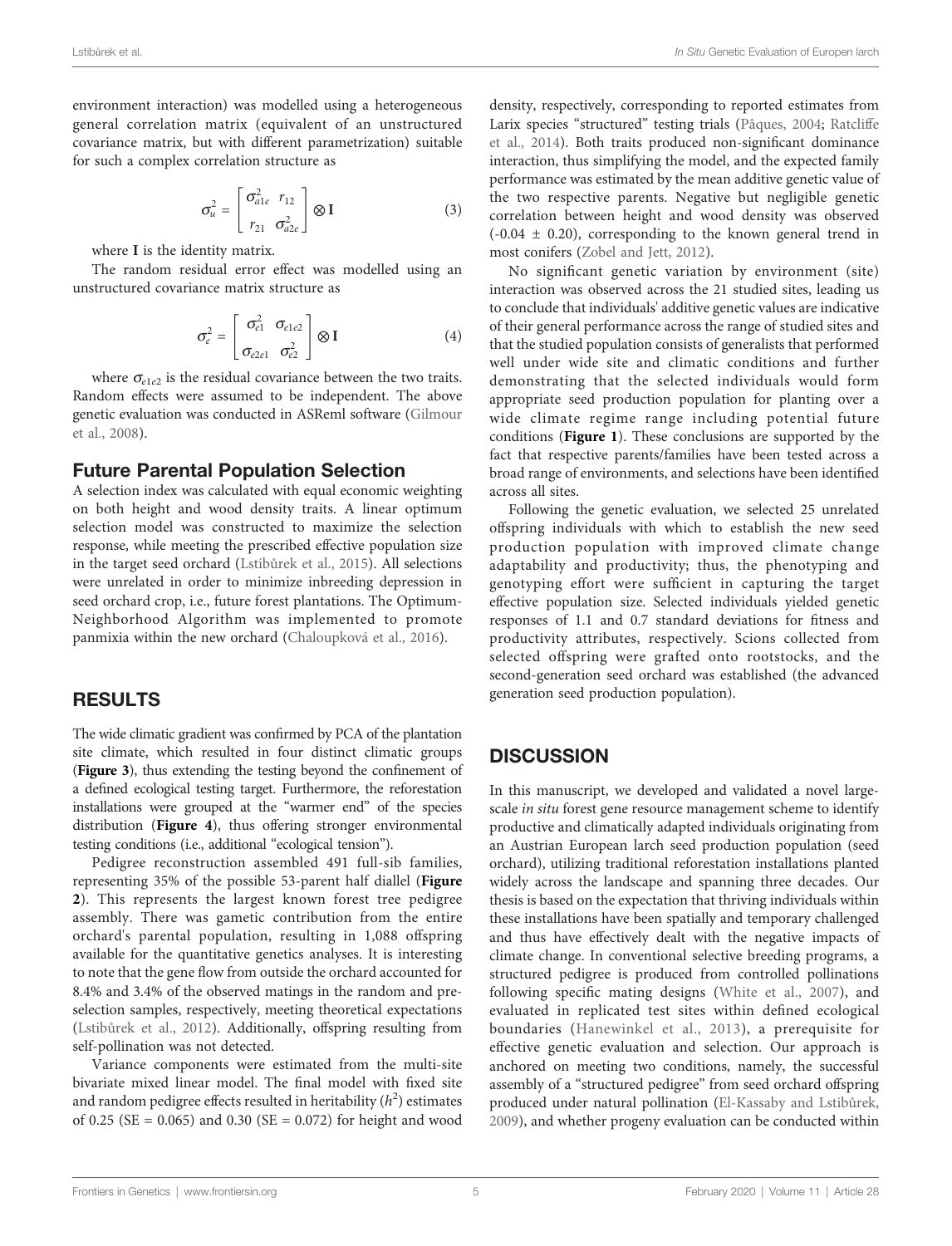<span id="page-5-0"></span>



reforestation installations (Lstibů[rek et al., 2015\)](#page-7-0) rather than progeny test sites. Meeting these two conditions effectively bypasses the conventional breeding and testing phases used in recurrent selection strategies, thus accelerating and simplifying the selection process. Given that reforestation sites are usually employed across more and a wider range of site and climate conditions than traditional genetic trials, our approach also allows predicting potential application regions for the improved forest seeds. However, for the full Alpine range of larch and for a climate warmer than observed today, the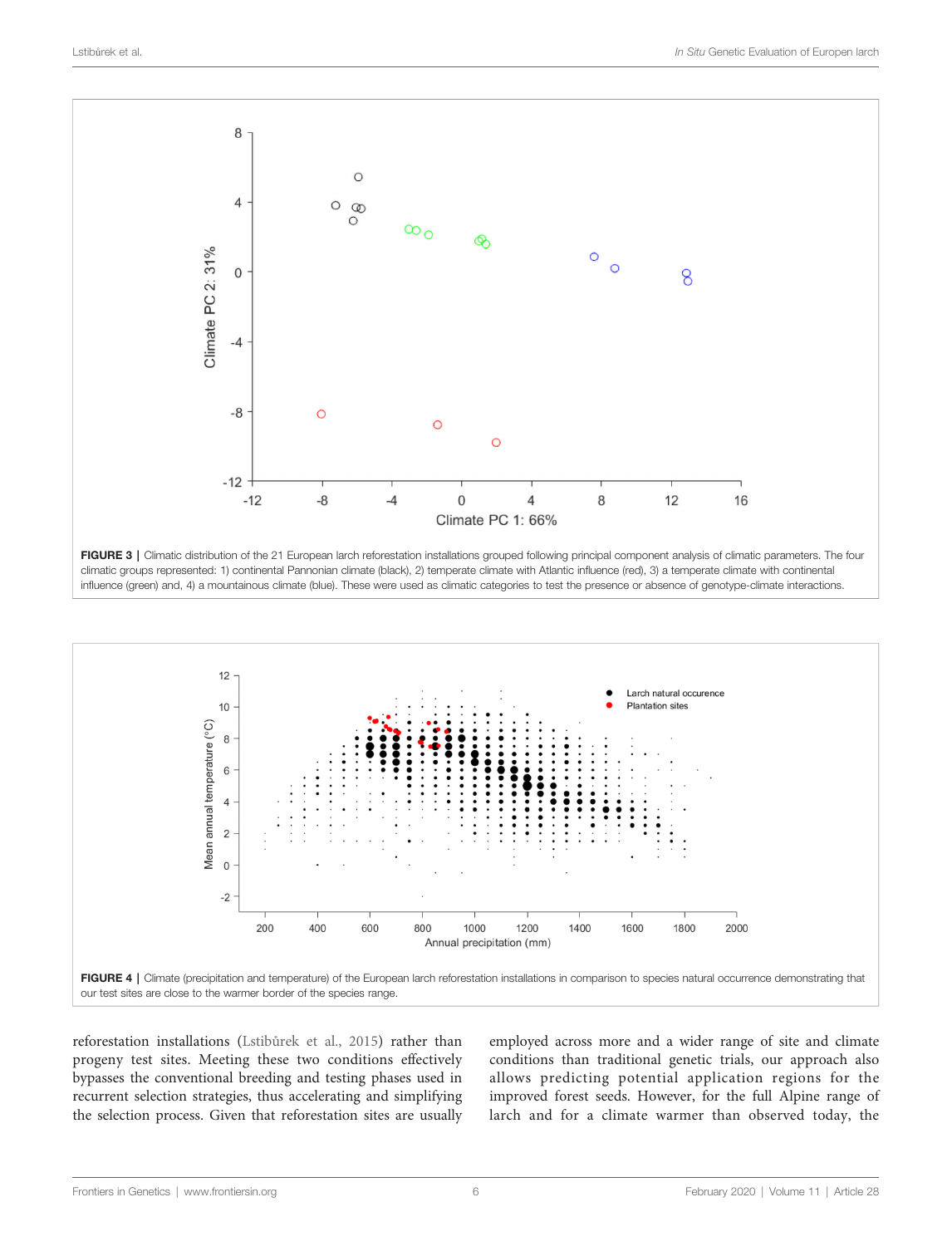<span id="page-6-0"></span>application might be restricted, as we could expect GxE interaction outside of the current conditions ([Koralewski](#page-7-0) [et al., 2015\)](#page-7-0).

This is the first proof of the "Breeding without Breeding, BwB" concept ([El-Kassaby and Lstib](#page-7-0)ůrek, 2009) in a large operational forestry program. Our results are in agreement with the respective theoretical expectations published earlier. First, phenotypic preselection provided sufficient distribution of candidates meeting the prescribed effective population size of the new seed orchard, which is in agreement to Lstibů[rek et al.](#page-7-0) [\(2011\)](#page-7-0). Second, phenotypic preselection was efficient at reducing the contamination rate among the parents of the genotyped subset of offspring, which corresponds to both theoretical expectations (Lstibů[rek et al., 2012](#page-7-0)) as well as the actual findings in Scots pine [\(Korecký et al., 2014](#page-7-0)). As noted earlier, actual heritabilities, genetic correlations, and respective standard errors are within the range of conventional breeding programs, facilitating genetic gains that were also in agreement to computer simulations and deterministic expectations (Lstibů[rek et al.,](#page-7-0) [2015](#page-7-0)). Further, we observed the beneficial effect of the increased size of the candidate population (i.e., an increase in selection intensity), which further boosted the genetic response of selection (Lstibů[rek et al., 2017\)](#page-7-0) beyond the levels of conventional breeding programs. We can therefore conclude that BwB strategies provide an effective and economically feasible method to breed outcrossing forest tree species. We therefore forecast the utility of BwB methods in operational forestry as they facilitate full-scale landscape gene-resource management of forest trees.

In line with the discussion in Lstibů[rek et al. \(2017\)](#page-7-0), we advocate the utility of BwB approaches (such as the current study) for the following reasons. (1) Absence of full-sib crosses, as the method relies on natural pollination in breeding arboretums (seed orchards). (2) Absence of progeny trials. Genetic testing can be performed within commercial forest stands. (3) Genetic evaluation thus takes place on a landscape level, emphasizing adaptive traits and their respective interaction with environmental conditions. (4) Strategies are open to NGS platforms. One can replace the BLUP based evaluation (as implemented here) with the genomic alternative (e.g., GBLUP) with all the added benefits of extracting additional genetic parameters (El-Dien et al., 2016). When considering these alternatives, breeders may compare theoretical gain efficiencies between BLUP and GBLUP approaches ([Stejskal et al., 2018](#page-7-0)). At the same time, operational implementation could still remain identical to the current study.

## **REFERENCES**

- Alberto, F. J., Aitken, S. N., Alía, R., González-Martínez, S. C., Hänninen, H., Kremer, A., et al. (2013). Potential for evolutionary responses to climate change–evidence from tree populations. Global Change Biol. 19, 1645–1661. doi: [10.1111/gcb.12181](https://doi.org/10.1111/gcb.12181)
- Allen, C. D., Macalady, A. K., Chenchouni, H., Bachelet, D., McDowell, N., Vennetier, M., et al. (2010). A global overview of drought and heat-induced tree mortality reveals emerging climate change risks for forests. For. Ecol. Manag. 259, 660–684. doi: [10.1016/j.foreco.2009.09.001](https://doi.org/10.1016/j.foreco.2009.09.001)

In summary, the approach presented here is a flexible and dynamic gene-resource management scheme that is not encumbered by the predetermined fixed ecological zonation, commonly implemented for forest trees. The reforestation installations permitted effective and rigorous genetic evaluation over numerous sites with varying ecological diversity (geographic distribution) and extended the testing timeframe, thus speeding the selection of adapted individuals and matching them with the most appropriate planting location. The approach is simple and cost-efficient, enabling improvement and conservation of commercial and non-commercial species under rapidly changing environmental conditions.

## DATA AVAILABILITY STATEMENT

The datasets analyzed for this study can be found in [https://](https://github.com/mlstiburek/European-larch) [github.com/mlstiburek/European-larch.](https://github.com/mlstiburek/European-larch)

# AUTHOR CONTRIBUTIONS

ML, SS, YE-K, and TG conceived the project and designed the study. ML estimated sample sizes. SS, HK, and TG carried out the genotyping. PŠ coordinated the fieldwork. JK conducted the pedigree reconstruction. GH, JS, and ML ran statistical analyses. ML, SS, TG, YE-K, JK, and JS contributed to writing the manuscript.

## FUNDING

This research was funded by OP RDE grant Extemit-K, No. CZ.02.1.01/0.0/0.0/15003/0000433 (ML), the Austrian Research Promotion Agency (FFG) and the Cooperation Platform Forst Holz Papier (FHP) and LIECO nurseries and the Austrian Federal Forests (ÖBf) (SS, PŠ, HK, and TG), the Natural Sciences and Engineering Research Council of Canada (NSERC) Discovery grant and the Johnson's Family Forest Biotechnology Endowment (YE-K), Camcore, Department of Forestry and Environmental Resources, NC State University (GH).

# ACKNOWLEDGMENTS

We thank Bill Hansson for reviewing our work and for his valuable advice.

- Bräutigam, K., Vining, K. J., Lafon-Placette, C., Fossdal, C. G., Mirouze, M., Marcos, J. G., et al. (2013). Epigenetic regulation of adaptive responses of forest tree species to the environment. Ecol. Evol. 3, 399–415. doi: [10.1002/ece3.461](https://doi.org/10.1002/ece3.461)
- Chaloupková, K., Stejskal, J., El-Kassaby, Y. A., and Lstibůrek, M. (2016). Optimum neighborhood seed orchard design. Tree Genet. Genomes 12, 105. doi: [10.1007/s11295-016-1067-y](https://doi.org/10.1007/s11295-016-1067-y)
- Cown, D. (1978). Comparison of the pilodyn and torsiometer methods for the rapid assessment of wood density in living trees. New Zeal J. For. Sci. 8, 384–391.
- El-Dien, O. G., Ratcliffe, B., Klápště, J., Porth, I., Chen, C., and El-Kassaby, Y. A. (2016). Implementation of the realized genomic relationship matrix to open-